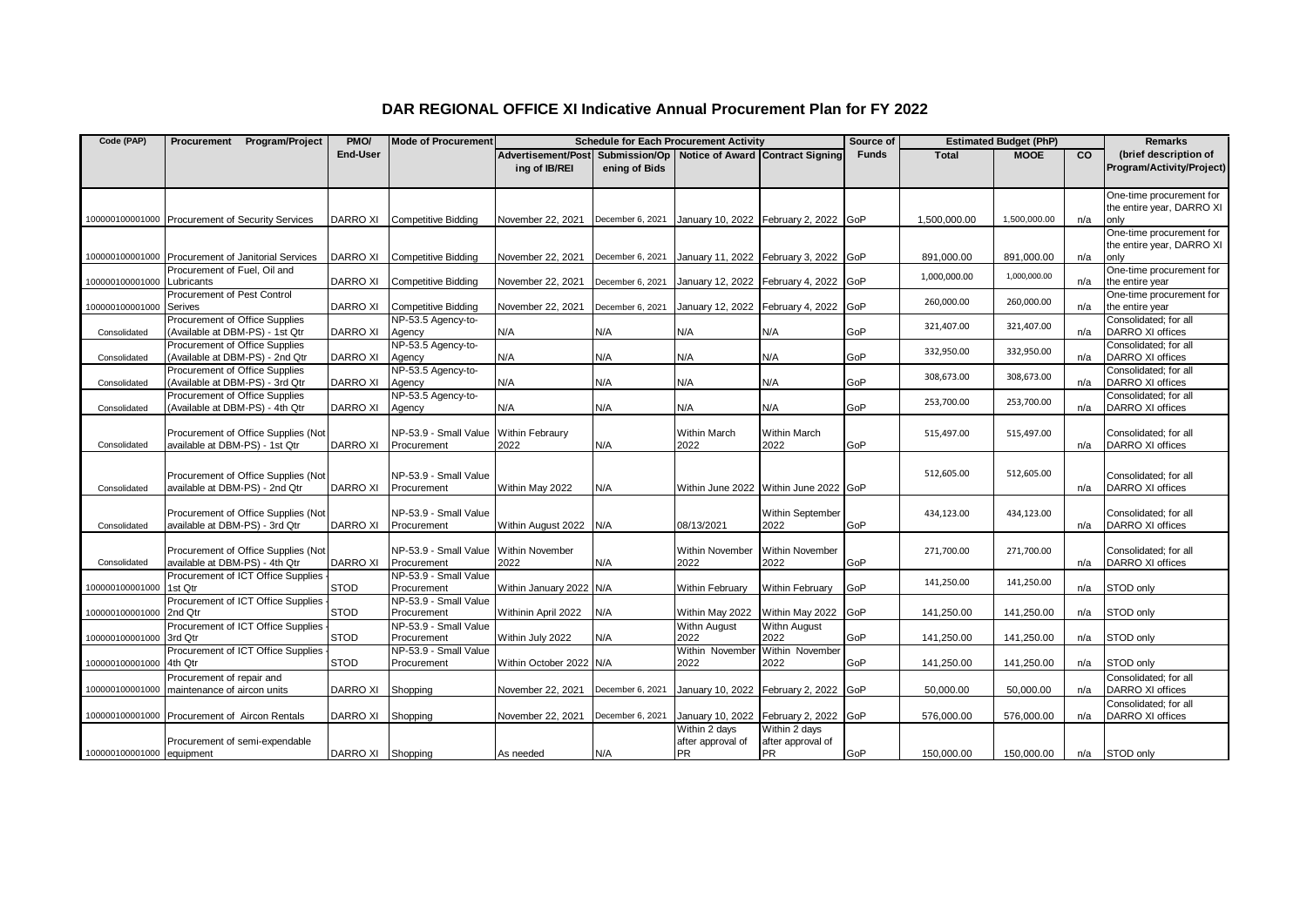|                 |                                           |                 |                   |                    |     | Within 2 weeks    | Within 2 weeks    |     |              |              |     |                           |
|-----------------|-------------------------------------------|-----------------|-------------------|--------------------|-----|-------------------|-------------------|-----|--------------|--------------|-----|---------------------------|
|                 | Procurement of repair and                 |                 |                   |                    |     | after approval of | after approval of |     |              |              |     | Consolidated; for all     |
| 100000100001000 | maintenance of office building            | DARRO XI        | Shopping          | As needed          | N/A | <b>PR</b>         | <b>PR</b>         | GoP | 140,000.00   | 140,000.00   | n/a | DARRO XI offices          |
|                 |                                           |                 |                   |                    |     | Within 1 week     | Within 1 week     |     |              |              |     |                           |
|                 | Procurement of repair and                 |                 |                   |                    |     | after approval of | after approval of |     |              |              |     | For 10 units of motor     |
| 100000100001000 | maintenance of motor vehicles             | DARRO XI        | Shopping          | As needed          | N/A | <b>PR</b>         | <b>PR</b>         | GoP | 1,000,000.00 | 1,000,000.00 | n/a | vehicles at DARRO XI      |
|                 |                                           |                 | NP-53.10 Lease of |                    |     |                   |                   |     |              |              |     |                           |
|                 |                                           |                 |                   |                    |     |                   |                   |     |              |              |     |                           |
|                 | Procurement of meals and snacks           |                 | Real Property and |                    |     | 2 weeks before    | 2 weeks before    |     |              |              |     |                           |
| 100000100001000 | for SPAR/PRISM Activities                 | <b>STOD</b>     | Venue             | As needed          | N/A | start of activity | start of activity | GoP | 50.000.00    | 50,000.00    | n/a | STOD only                 |
|                 |                                           |                 | NP-53.10 Lease of |                    |     |                   |                   |     |              |              |     |                           |
|                 | Procurement of meals and snacks           |                 | Real Property and |                    |     | 2 weeks before    | 2 weeks before    |     |              |              |     |                           |
| 100000100001000 | for PS Analysis                           | <b>STOD</b>     | Venue             | As needed          | N/A | start of activity | start of activity | GoP | 26,400.00    | 26,400.00    | n/a | STOD only                 |
|                 | Procurement of meals and snacks           |                 | NP-53.10 Lease of |                    |     |                   |                   |     |              |              |     |                           |
|                 | for Quarterly Meetings of Budget          |                 | Real Property and |                    |     | 2 weeks before    | weeks before      |     |              |              |     |                           |
|                 |                                           | <b>STOD</b>     |                   |                    | N/A |                   |                   | GoP |              |              |     |                           |
| 100000100001000 | and Acctg.                                |                 | Venue             | As needed          |     | start of activity | start of activity |     | 30,800.00    | 30,800.00    | n/a | STOD only                 |
|                 |                                           |                 | NP-53.10 Lease of |                    |     |                   |                   |     |              |              |     |                           |
|                 | Procurement of meals and snacks           |                 | Real Property and |                    |     | 2 weeks before    | weeks before      |     |              |              |     |                           |
| 100000100001000 | for Ebudget/Eaccounting Workshop STOD     |                 | Venue             | As needed          | N/A | start of activity | start of activity | GoP | 61.600.00    | 61.600.00    | n/a | STOD only                 |
|                 |                                           |                 | NP-53.10 Lease of |                    |     |                   |                   |     |              |              |     |                           |
|                 | Procurement of meals and snacks           |                 | Real Property and |                    |     | 2 weeks before    | 2 weeks before    |     |              |              |     |                           |
| 100000100001000 | for ISO related Activities                | <b>STOD</b>     | Venue             | As needed          | N/A | start of activity | start of activity | GoP |              |              |     | STOD only                 |
|                 |                                           |                 |                   |                    |     |                   |                   |     | 200.000.00   | 200,000.00   | n/a |                           |
|                 |                                           |                 |                   |                    |     |                   |                   |     |              |              |     |                           |
|                 | Procurement of meals and snacks           |                 | NP-53.10 Lease of |                    |     |                   |                   |     |              |              |     |                           |
|                 | for GAD related Meetings (GAD             |                 | Real Property and |                    |     | 2 weeks before    | 2 weeks before    |     |              |              |     |                           |
| 100000100001000 | focal point system)                       | <b>STOD</b>     | Venue             | As needed          | N/A | start of activity | start of activity | GoP | 30.000.00    | 30,000.00    | n/a | STOD only                 |
|                 |                                           |                 | NP-53.10 Lease of |                    |     |                   |                   |     |              |              |     |                           |
|                 | Procurement of meals and snacks           |                 | Real Property and |                    |     | 2 weeks before    | 2 weeks before    |     |              |              |     |                           |
|                 | for GAD related Activities                | <b>STOD</b>     |                   |                    | N/A |                   |                   | GoP |              |              |     |                           |
| 100000100001000 |                                           |                 | Venue             | As needed          |     | start of activity | start of activity |     | 115,700.00   | 115,700.00   | n/a | STOD only                 |
|                 | Procurement of repair and                 |                 |                   |                    |     | Within 1 week     | Within 1 week     |     |              |              |     |                           |
|                 | maintenance of office furniture and       |                 |                   |                    |     | after approval of | after approval of |     |              |              |     | Consolidated; for all     |
| 100000100001000 | fixtures                                  | DARRO XI        | Shopping          | As needed          | N/A | <b>PR</b>         | <b>PR</b>         | GoP | 50,000.00    | 50,000.00    | n/a | DARRO XI offices          |
|                 |                                           |                 |                   |                    |     |                   |                   |     |              |              |     |                           |
|                 | Procurement of meals and snacks           |                 |                   |                    |     | 2 weeks before    | 2 weeks before    |     |              |              |     |                           |
| 100000100001000 | for STO related meetings                  | <b>STOD</b>     | Shopping          | As needed          | N/A | start of activity | start of activity | GoP | 120,000.00   | 120,000.00   | n/a | Twice in a quarter        |
|                 |                                           |                 |                   |                    |     |                   |                   |     |              |              |     |                           |
|                 |                                           |                 |                   |                    |     |                   |                   |     |              |              |     |                           |
|                 | Procurement of meals and snacks           |                 |                   |                    |     |                   |                   |     |              |              |     |                           |
|                 | for Planning Officers' Quarterly          |                 |                   | 3rd week of May &  |     | 2 weeks before    | 2 weeks before    |     |              |              |     |                           |
| 100000100001000 | Meeting and Enhancement                   | <b>STOD</b>     | Shopping          | Nov                | N/A | start of activity | start of activity | GoP | 118,000.00   | 118,000.00   | n/a | Quarterly                 |
|                 | Procurement of meals and                  |                 | NP-53.10 Lease of |                    |     |                   |                   |     |              |              |     | Includes provincial       |
|                 | accommodations for ITeASY                 |                 | Real Property and | 2nd week of        |     | 2 weeks before    | 2 weeks before    |     |              |              |     | participants (PLEs and    |
| 100000100001000 | <b>Feedback Session</b>                   | <b>DARRO XI</b> | Venue             | February 2022      | N/A | start of activity | start of activity | GoP | 58,000.00    | 58,000.00    | n/a | RIMs)                     |
|                 |                                           |                 |                   |                    |     |                   |                   |     |              |              |     |                           |
|                 | Procurement of meals and snacks           |                 |                   |                    |     | 1 week before the | week before the   |     |              |              |     | One meeting/quarter (1st  |
| 100000100001000 | for COA Entry/Exit Conference             | <b>STOD</b>     | Shopping          | As needed          | N/A | activity          | activity          | GoP | 25.000.00    | 25.000.00    | n/a | and 3rd quarter only)     |
|                 |                                           |                 |                   |                    |     |                   |                   |     |              |              |     |                           |
|                 |                                           |                 |                   |                    |     |                   |                   |     |              |              |     |                           |
|                 |                                           |                 |                   |                    |     |                   |                   |     |              |              |     | Hosting of ExCom          |
|                 |                                           |                 |                   |                    |     |                   |                   |     |              |              |     | meetings is shared among  |
|                 | Procurement of meals and snacks           |                 |                   |                    |     |                   |                   |     |              |              |     | DARRO XI and the 6        |
|                 | for ExCom meetings hosted by              | <b>DAR XI</b>   |                   | 2nd week of July & |     | 2nd week of July  | 2nd week of July  |     |              |              |     | PAROs; DARRO to host      |
| 100000100001000 | <b>DARRO XI</b>                           | Excom           | Shopping          | Dec                | N/A | & Dec             | & Dec             | GoP | 92,000.00    | 92,000.00    | n/a | twice in 2021             |
|                 |                                           |                 |                   |                    |     |                   |                   |     |              |              |     |                           |
|                 | Procurement of meals and snacks           |                 |                   |                    |     | week before the   | 1 week before the |     |              |              |     | Cost-sharing among all    |
| 100000100001000 | or ManCom meetings                        | DARRO XI        | Shopping          | As needed          | N/A | activity          | activity          | GoP | 101,000.00   | 101,000.00   | n/a | <b>DARRO XI divisions</b> |
|                 |                                           |                 |                   |                    |     | At least 3 days   | At least 3 days   |     |              |              |     |                           |
|                 | Procurement of meals and snacks           |                 |                   |                    |     | before the        | before the        |     |              |              |     |                           |
|                 | 100000100001000 for RBAC and TWG meetings | DARRO XI        | Shopping          | As needed          | N/A | meeting           | meetina           | GoP | 90.000.00    | 90.000.00    |     | n/a One meeting/quarter   |
|                 |                                           |                 |                   |                    |     |                   |                   |     |              |              |     |                           |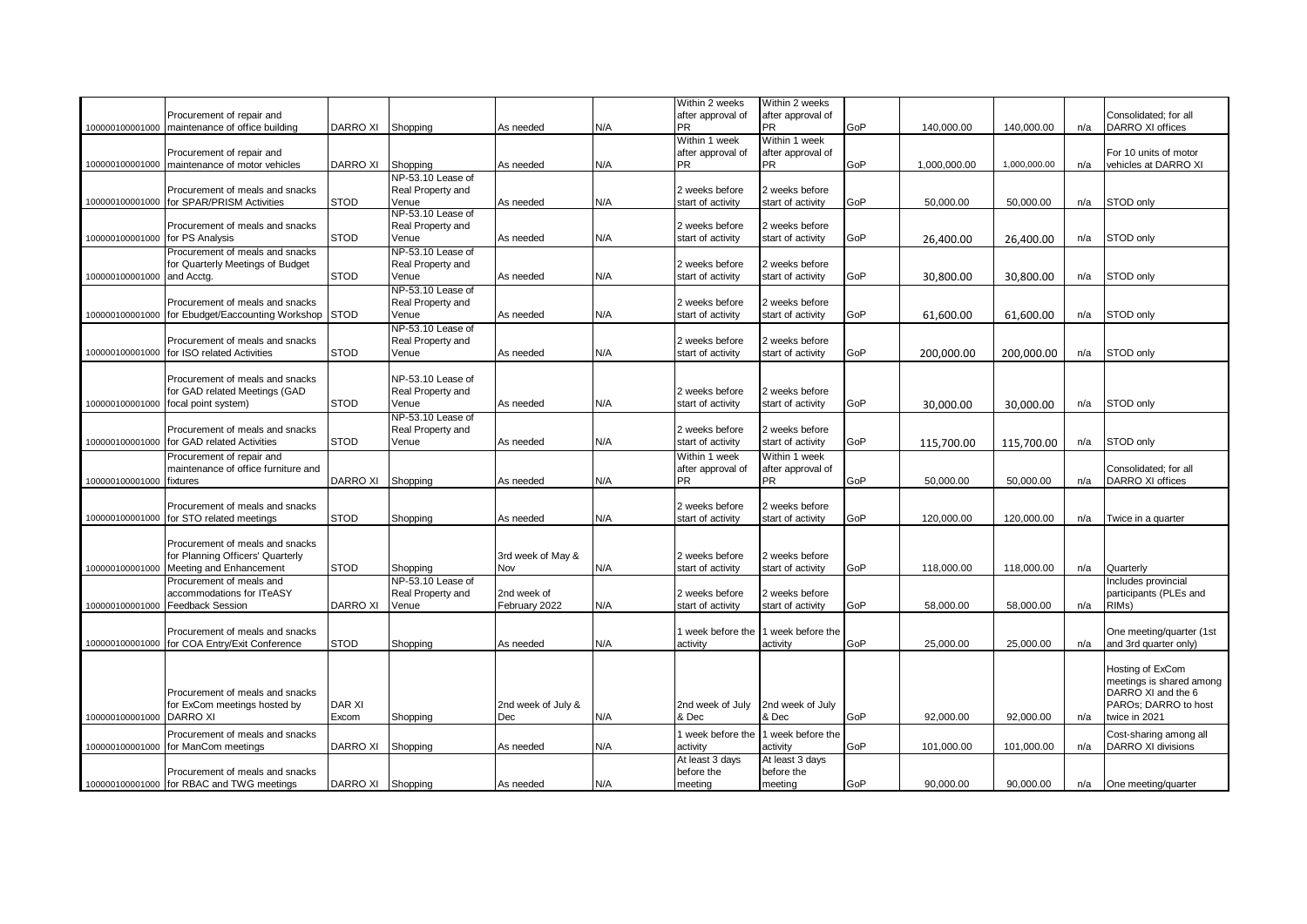|                          |                                           |                 |          |                   |     | At least 3 days     | At least 3 days                             |     |            |            |     |                              |
|--------------------------|-------------------------------------------|-----------------|----------|-------------------|-----|---------------------|---------------------------------------------|-----|------------|------------|-----|------------------------------|
|                          | Procurement of meals and snacks           |                 |          |                   |     | before the          | before the                                  |     |            |            |     | At least one meeting per     |
| 100000100001000          | for RD's Emergency Meetings               | <b>STOD</b>     | Shopping | As needed         | N/A | meeting             | meeting                                     | GoP | 120,000.00 | 120,000.00 | n/a | quarter                      |
|                          | Procurement of meals and snacks           |                 |          |                   |     | At least 3 days     | At least 3 days                             |     |            |            |     |                              |
|                          | for RD's Meeting with other               |                 |          |                   |     | before the          | before the                                  |     |            |            |     | At least one meeting per     |
| 100000100001000          | Regions                                   | <b>STOD</b>     | Shopping | As needed         | N/A | meeting             | meeting                                     | GoP | 84,000.00  | 84,000.00  | n/a | quarter                      |
|                          | Procurement of meals and snacks           |                 |          |                   |     | At least 3 days     | At least 3 days                             |     |            |            |     |                              |
|                          |                                           |                 |          |                   |     |                     | before the                                  |     |            |            |     |                              |
|                          | for RD's Meeting with other Line          | <b>STOD</b>     |          |                   | N/A | before the          |                                             | GoP |            |            |     | At least one meeting per     |
| 100000100001000 Agencies |                                           |                 | Shopping | As needed         |     | meeting             | meeting                                     |     | 88,000.00  | 88,000.00  | n/a | quarter                      |
|                          |                                           |                 |          |                   |     | At least 3 days     | At least 3 days                             |     |            |            |     |                              |
|                          | Procurement of meals and snacks           |                 |          |                   |     | before the          | before the                                  |     |            |            |     | At least one meeting per     |
| 100000100001000          | for Personnel Officer's Meeting           | STOD            | Shopping | As needed         | N/A | meeting             | meeting                                     | GoP | 20,000.00  | 20,000.00  | n/a | quarter                      |
|                          |                                           |                 |          |                   |     | At least 3 days     | At least 3 days                             |     |            |            |     |                              |
|                          | Procurement of meals and snacks           |                 |          |                   |     | before the          | before the                                  |     |            |            |     | At least one meeting per     |
| 00000100001000           | Information Officer's Meeting<br>for      | <b>STOD</b>     | Shopping | As needed         | N/A | meeting             | meeting                                     | GoP | 20,000.00  | 20,000.00  | n/a | quarter                      |
|                          |                                           |                 |          |                   |     | At least 3 days     | At least 3 days                             |     |            |            |     |                              |
|                          | Procurement of meals and snacks           |                 |          |                   |     | before the          | before the                                  |     |            |            |     | At least one meeting per     |
| 100000100001000          | for Records Officer's Meeting             | <b>STOD</b>     | Shopping | As needed         | N/A | meeting             | meeting                                     | GoP | 20,000.00  | 20,000.00  | n/a | quarter                      |
|                          |                                           |                 |          |                   |     |                     |                                             |     |            |            |     |                              |
|                          |                                           |                 |          |                   |     |                     |                                             |     |            |            |     |                              |
|                          | Procurement of meals and snacks           |                 |          |                   |     | 2nd week of July    | 2nd week of July                            |     |            |            |     | Cost-sharing among all       |
| 100000100001000          | for DARRO XI Midyear Assessment           | <b>DARRO XI</b> | Shopping | Last week of June | N/A | 2020                | 2020                                        | GoP | 25,000.00  | 25,000.00  | n/a | <b>DARRO XI divisions</b>    |
|                          |                                           |                 |          |                   |     |                     |                                             |     |            |            |     |                              |
|                          | Procurement of meals and snacks           |                 |          |                   |     | 2nd week of Dec.    | 2nd week of Dec.                            |     |            |            |     |                              |
| 100000100001000          | for Budget/Accounting Activities          | DARRO XI        | Shopping | Last week of June | N/A | 2022                | 2022                                        | GoP | 120,000.00 | 120,000.00 | n/a | Once a year                  |
|                          | Procurement of meals and snacks           |                 |          |                   |     |                     |                                             |     |            |            |     |                              |
|                          | for DARRO XI Year-end                     |                 |          |                   |     |                     |                                             |     |            |            |     | Cost-sharing among all       |
| 100000100001000          | Assessment                                | DARRO XI        | Shopping | 2nd week of Nov   | N/A | Last week of Nov    | Last week of Nov                            | GoP | 25,000.00  | 25,000.00  | n/a | <b>DARRO XI divisions</b>    |
|                          |                                           |                 |          |                   |     | At least 3 days     | At least 3 days                             |     |            |            |     |                              |
|                          | Procurement of meals and snacks           |                 |          |                   |     | before the          | before the                                  |     |            |            |     | 1st quarter of the Calendar  |
| 100000100001000          | for CSO Consultative Meeting              | Planning        |          |                   | N/A | meeting             | meeting                                     | GoP | 50,000.00  | 50,000.00  | n/a | Year                         |
|                          |                                           |                 | Shopping | 1st Quarter       |     |                     |                                             |     |            |            |     |                              |
|                          |                                           |                 |          |                   |     |                     |                                             |     |            |            |     |                              |
|                          | Procurement of meals and snacks           |                 |          |                   |     | At least 3 days     | At least 3 days                             |     |            |            |     |                              |
|                          | for Regional Assessment and               | STOD-           |          |                   |     | before the          | before the                                  |     |            |            |     |                              |
| 100000100001000          | <b>Planning Workshop</b>                  | Planning        | Shopping | As needed         | N/A | meeting             | meeting                                     | GoP | 333,000.00 | 333,000.00 | n/a | July and October             |
|                          |                                           |                 |          |                   |     | At least 3 days     | At least 3 days                             |     |            |            |     |                              |
|                          | Procurement of meals and snacks           | STOD-           |          |                   |     | before the          | before the                                  |     |            |            |     |                              |
| 100000100001000          | for Budget Preparation Workshop           | Planning        | Shopping | As needed         | N/A | meeting             | meeting                                     | GoP | 257,000.00 | 257,000.00 | n/a | February                     |
|                          |                                           |                 |          |                   |     | At least 3 days     | At least 3 days                             |     |            |            |     |                              |
|                          | Procurement of meals and snacks           | STOD-           |          |                   |     | before the          | before the                                  |     |            |            |     |                              |
| 100000100001000          | for BED Preparation Workshop              | Planning        | Shopping | As needed         | N/A | meeting             | meeting                                     | GoP | 257.000.00 | 257.000.00 | n/a | November                     |
|                          |                                           |                 |          |                   |     |                     |                                             |     |            |            |     |                              |
|                          |                                           |                 |          |                   |     |                     |                                             |     |            |            |     |                              |
|                          | Procurement of supplies/token for         |                 |          |                   |     |                     |                                             |     |            |            |     |                              |
|                          | DARRO Personnel Loyalty Award             |                 |          |                   |     | At least 1 week     | At least 1 week                             |     |            |            |     | Token given during year-     |
| 00000100001000           | with 30 years service and up              | DARRO XI        | Shopping | 3rd week of Nov   | N/A | before the activity | before the activity GoP                     |     | 120,000.00 | 120,000.00 | n/a | end activity                 |
|                          | Procurement of supplies for               |                 |          |                   |     |                     |                                             |     |            |            |     |                              |
|                          | DARRO XI participation in the             |                 |          |                   |     | At least 1 week     | At least 1 week                             |     |            |            |     | Davao City LGU-initiated     |
| 100000100001000          | Women's Month celebration                 | DARRO XI        | Shopping | 1st week of Feb   | N/A | before the activity | before the activity GoP                     |     | 40,500.00  | 40,500.00  | n/a | activity every March 8       |
|                          |                                           |                 |          |                   |     |                     |                                             |     |            |            |     |                              |
|                          | Procurement of meals and snacks           |                 |          |                   |     |                     |                                             |     |            |            |     |                              |
|                          | for DARRO XI participation in the         |                 |          |                   |     | At least 1 week     | At least 1 week                             |     |            |            |     |                              |
| 100000100001000          | Women's Month celebration                 | DARRO XI        | Shopping | 1st week of Feb   | N/A | before the activity | before the activity                         | GoP | 45,000.00  | 45,000.00  | n/a | March                        |
|                          |                                           |                 |          |                   |     |                     |                                             |     |            |            |     |                              |
|                          |                                           |                 |          |                   |     |                     |                                             |     |            |            |     |                              |
|                          | Procurement of snacks for the Civil       |                 |          |                   |     | At least 1 week     | At least 1 week                             |     |            |            |     | CSC-initiated activity every |
|                          | 100000100001000 Service Month celebration | DARRO XI        | Shopping | 1st week of Aug   | N/A |                     | before the activity before the activity GoP |     | 61,000.00  | 61,000.00  | n/a | September                    |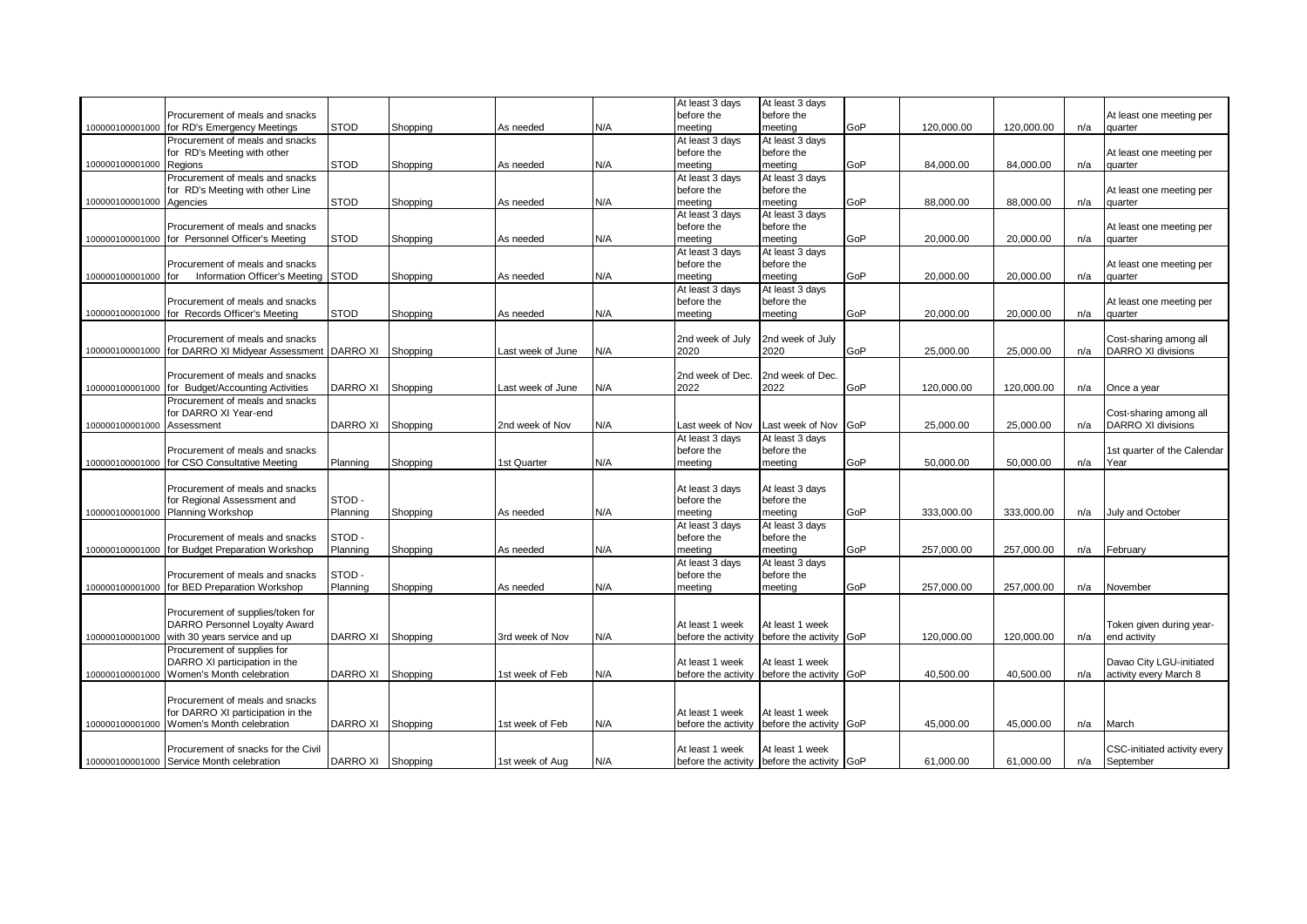|                 | Procurement of meals and snacks      |                   |                   |                    |     |                     |                                             |            |            |     |                             |
|-----------------|--------------------------------------|-------------------|-------------------|--------------------|-----|---------------------|---------------------------------------------|------------|------------|-----|-----------------------------|
|                 | for Capacity Enhancement of          |                   |                   |                    |     | At least 1 week     | At least 1 week                             |            |            |     |                             |
|                 | RARAD/PARAD Personnel                | <b>DARAB XI</b>   |                   | 2nd week of Oct.   | N/A |                     |                                             |            |            |     | 4th Quarter                 |
| 320100000000000 |                                      |                   | Shopping          |                    |     | before the activity | before the activity GoP                     | 10,000.00  | 10,000.00  | n/a |                             |
|                 | Procurement of meals and             |                   |                   |                    |     |                     |                                             |            |            |     |                             |
|                 | accommodations for Conduct of        |                   |                   | 1st Quarter of the |     | At least 1 week     | At least 1 week                             |            |            |     | 1st Quarter of the Calendar |
| 320100000000000 | CoAdj Meetings                       | <b>DARAB XI</b>   | Shopping          | Calendar Year      | N/A | before the activity | before the activity GoP                     | 12,000.00  | 12,000.00  | n/a | Year                        |
|                 | Procurement of meals and             |                   |                   |                    |     |                     |                                             |            |            |     |                             |
|                 | accommodations for Assessment        |                   |                   | Every June and     |     | At least 1 week     | At least 1 week                             |            |            |     |                             |
| 320100000000000 | and Evaluation                       | <b>DARAB XI</b>   | Shopping          | December           | N/A |                     | before the activity before the activity GoP | 100.000.00 | 100.000.00 | n/a | Semi-Annual                 |
|                 |                                      |                   |                   |                    |     |                     |                                             |            |            |     |                             |
|                 | Procurement of meals & snacks for    |                   |                   |                    |     | At least 1 week     | At least 1 week                             |            |            |     | I meeting per quarter (1st, |
| 320100000000000 | <b>DARAB XI Staff Meeting</b>        | <b>DARAB XI</b>   | Shopping          | As needed          | N/A | before the activity | before the activity GoP                     | 12.000.00  | 12,000.00  | n/a | 2nd & 3rd quarter)          |
|                 |                                      |                   |                   |                    |     |                     |                                             |            |            |     |                             |
|                 | Procurement of meals & snacks for    |                   |                   |                    |     | At least 1 week     | At least 1 week                             |            |            |     |                             |
| 320100000000000 | Convention of Lawyers (MCLE)         | <b>DARAB XI</b>   | Shopping          | Every May          | N/A | before the activity | before the activity GoP                     | 9.000.00   | 9,000.00   | n/a | Annual                      |
|                 |                                      |                   |                   |                    |     |                     |                                             |            |            |     |                             |
|                 |                                      | <b>DARRO</b>      |                   |                    |     |                     |                                             |            |            |     |                             |
|                 | Procurement of meals and             | XI/PARO           |                   |                    |     |                     |                                             |            |            |     |                             |
|                 | accommodations for Case              | Legal             |                   | 2nd week of        |     | At least 1 week     | At least 1 week                             |            |            |     |                             |
| 320100000000000 | Conference/Levelling-Off             | Division          | Shopping          | February           | N/A | before the activity | before the activity GoP                     | 121,000.00 | 121,000.00 | n/a | Quarterly                   |
|                 |                                      |                   |                   |                    |     |                     |                                             |            |            |     |                             |
|                 | Procurement of meals and             |                   |                   |                    |     |                     |                                             |            |            |     |                             |
|                 | accommodations for the Planning      | <b>DARRO</b>      |                   |                    |     |                     |                                             |            |            |     |                             |
|                 | Session on Land Use Conversion       | XI/PARO           | NP-53.10 Lease of |                    |     |                     |                                             |            |            |     |                             |
|                 | and Skills Enhancement on DAR        | Legal             | Real Property and |                    |     | At least 1 week     | At least 1 week                             |            |            |     |                             |
|                 | <b>Issuances</b>                     | Division          |                   | N/A                |     |                     | before the activity GoP                     | 120,000.00 |            |     | Semi-annual                 |
| 320100000000000 |                                      |                   | Venue             |                    | N/A | before the activity |                                             |            | 120,000.00 | n/a |                             |
|                 | Procurement of meals and snacks      |                   |                   |                    |     |                     |                                             |            |            |     |                             |
|                 | for the DARRO XI Legal Division      | Legal             |                   |                    |     | At least 1 week     | At least 1 week                             |            |            |     |                             |
| 320100000000000 | <b>Staff Meeting</b>                 | Division          | Shopping          | As needed          | N/A | before the activity | before the activity GoP                     | 35,000.00  | 35,000.00  | n/a | Monthly                     |
|                 |                                      |                   |                   |                    |     |                     |                                             |            |            |     |                             |
|                 | Procurement of meals and snacks      | Legal             |                   |                    |     | At least 1 week     | At least 1 week                             |            |            |     |                             |
| 320100000000000 | for LCMS CLEANSING/UPDATING          | Division          | Shopping          | As needed          | N/A | before the activity | before the activity GoP                     | 80,000.00  | 80,000.00  | n/a | Monthly                     |
|                 | Procurement of meals and             |                   | NP-53.10 Lease of |                    |     |                     |                                             |            |            |     |                             |
|                 | accommodations for the DARAB         |                   | Real Property and |                    |     | At least 1 week     | At least 1 week                             |            |            |     |                             |
|                 |                                      | Legal<br>Division |                   |                    |     |                     |                                             |            |            |     |                             |
| 320100000000000 | <b>LCMS Cleansing and Updating</b>   |                   | √enue             | N/A                | N/A |                     | before the activity before the activity GoP | 480.000.00 | 480.000.00 | n/a | 2nd Quarter                 |
|                 |                                      |                   |                   |                    |     |                     |                                             |            |            |     |                             |
|                 | Procurement of meals and             |                   |                   |                    |     |                     |                                             |            |            |     |                             |
|                 | accommodations for Joint             |                   |                   |                    |     |                     |                                             |            |            |     |                             |
|                 | Seminar/To Resolve Problematic       |                   | NP-53.10 Lease of |                    |     |                     |                                             |            |            |     |                             |
|                 | Landholdings with LBP/DENR/ROD Legal |                   | Real Property and |                    |     | At least 1 week     | At least 1 week                             |            |            |     |                             |
| 320100000000000 | Legal Issues/Impediments             | Division          | Venue             | N/A                | N/A |                     | before the activity before the activity GoP | 16,655.00  | 16,655.00  | n/a | Annual                      |
|                 | Procurement of meals and snacks      |                   |                   |                    |     |                     |                                             |            |            |     |                             |
|                 | for the DARRO XI Legal Division      | Legal             |                   |                    |     | At least 1 week     | At least 1 week                             |            |            |     |                             |
| 320100000000000 | Staff Meeting (ALI)                  | Division          | Shopping          | As needed          | N/A |                     | before the activity before the activity GoP | 25,000.00  | 25,000.00  | n/a | Monthly                     |
|                 |                                      |                   |                   |                    |     |                     |                                             |            |            |     |                             |
|                 | Procurement of meals and snacks      |                   |                   |                    |     |                     |                                             |            |            |     |                             |
|                 |                                      |                   |                   |                    |     |                     |                                             |            |            |     |                             |
|                 | for DARRO XI Regionwide Mid-         | Legal             |                   |                    |     | At least 1 week     | At least 1 week                             |            |            |     |                             |
| 320100000000000 | year Assessment (ALI)                | Division          | Shopping          | As needed          | N/A |                     | before the activity before the activity GoP | 10,000.00  | 10,000.00  | n/a | Annual                      |
|                 |                                      |                   |                   |                    |     |                     |                                             |            |            |     |                             |
|                 | Procurement of meals and snacks      |                   |                   |                    |     |                     |                                             |            |            |     |                             |
|                 |                                      |                   |                   |                    |     | At least 1 week     | At least 1 week                             |            |            |     |                             |
|                 | for DARRO XI Regionwide Year-        | Legal<br>Division | Shopping          |                    |     |                     |                                             |            |            |     |                             |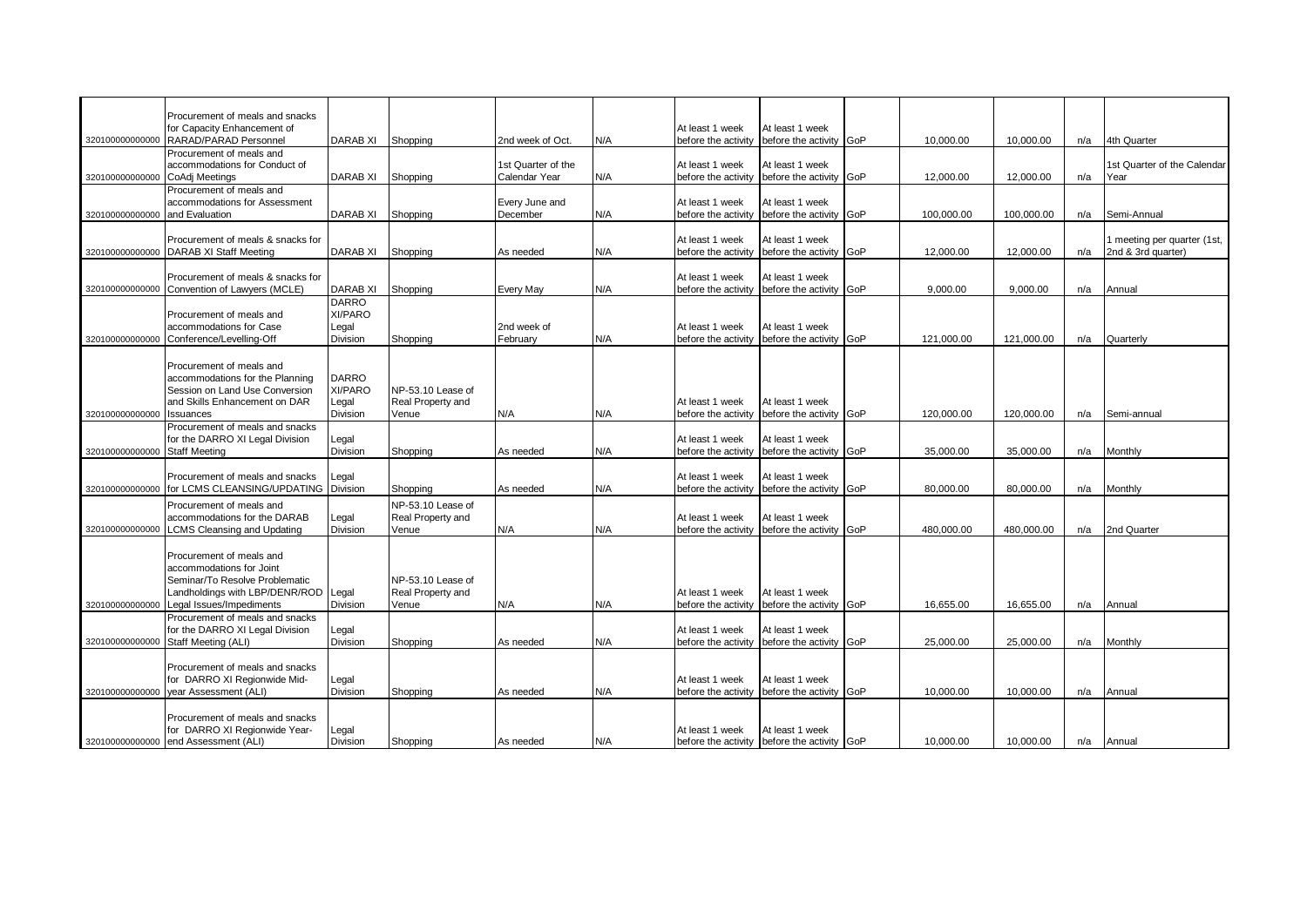|                 | Procurement of meals and snacks<br>for Land Use Conversion Re- |                                 |                                        |                         |     |                                        |                                            |            |               |               |     |                                                    |
|-----------------|----------------------------------------------------------------|---------------------------------|----------------------------------------|-------------------------|-----|----------------------------------------|--------------------------------------------|------------|---------------|---------------|-----|----------------------------------------------------|
|                 | orientation/Cascading of Aos                                   | Legal                           |                                        |                         |     | At least 1 week                        | At least 1 week                            |            |               |               |     |                                                    |
| 320100000000000 | (PALA)                                                         | <b>Division</b>                 | Shopping                               | As needed               | N/A | before the activity                    | before the activity GoP                    |            | 80.000.00     | 80,000.00     | n/a | Semi-annual                                        |
|                 | Procurement of meals and snacks                                | Legal                           |                                        |                         |     | At least 1 week                        | At least 1 week                            |            |               |               |     |                                                    |
| 320100000000000 | for RLUCC Deliberation(PALA)                                   | <b>Division</b>                 | Shopping                               | As needed               | N/A | before the activity                    | before the activity                        | GoP        | 42,000.00     | 42,000.00     | n/a | Semi-annual                                        |
|                 | Procurement of meals and snacks                                |                                 |                                        |                         |     |                                        |                                            |            |               |               |     |                                                    |
|                 | for technical assistance, coaching                             | <b>DARRO XI</b>                 |                                        |                         |     | At least 1 week                        | At least 1 week                            |            |               |               |     |                                                    |
| 330100000000000 | and mentoring activities                                       | <b>RPBDD</b>                    | Shopping                               | 2nd week of January N/A |     | before the activity                    | before the activity GoP                    |            | 57.297.00     | 57.297.00     | n/a | Quarterly                                          |
|                 | Procurement of meals and<br>accomodations for EDES             | <b>DARRO XI</b>                 | NP-53.10 Lease of<br>Real Property and |                         |     | At least 1 week                        | At least 1 week                            |            |               |               |     |                                                    |
| 330100000000000 | <b>Assessment Conferences</b>                                  | <b>RPBDD</b>                    | Venue                                  | As needed               | N/A | before the activity                    | before the activity                        | <b>GoP</b> | 171,000.00    | 171.000.00    | n/a | Quarterly                                          |
|                 | Procurement of meals and                                       |                                 | NP-53.10 Lease of                      |                         |     |                                        |                                            |            |               |               |     |                                                    |
| 330100000000000 | accomodations for CRFPS<br><b>Assessment Conferences</b>       | <b>DARRO XI</b><br><b>RPBDD</b> | Real Property and<br>Venue             | As needed               | N/A | At least 1 week<br>before the activity | At least 1 week<br>before the activity GoP |            | 171,000.00    | 171,000.00    | n/a | Quarterly                                          |
|                 | Procurement of meals and                                       |                                 |                                        |                         |     |                                        |                                            |            |               |               |     |                                                    |
|                 | accommodations for SIB                                         | <b>DARRO XI</b>                 |                                        |                         |     | At least 1 week                        | At least 1 week                            |            |               |               |     |                                                    |
| 330100000000000 | <b>Component Assessment</b><br>Procurement of meals and snacks | <b>RPBDD</b>                    | Shopping                               | 2nd week of Sept        | N/A | before the activity                    | before the activity GoP                    |            | 171,000.00    | 171,000.00    | n/a | Quarterly                                          |
|                 | for In house meetings/program                                  | <b>DARRO XI</b>                 |                                        |                         |     | At least 1 week                        | At least 1 week                            |            |               |               |     |                                                    |
| 330100000000000 | orientation                                                    | <b>RPBDD</b>                    | Shopping                               | As needed               | N/A | before the activity                    | before the activity GoP                    |            | 71,000.00     | 71,000.00     | n/a | Quarterly                                          |
|                 | Procurement of meals and snacks                                |                                 |                                        |                         |     |                                        |                                            |            |               |               |     |                                                    |
|                 | for In house meetings/program                                  | <b>DARRO XI</b>                 |                                        |                         |     | At least 1 week                        | At least 1 week                            |            |               |               |     |                                                    |
| 330100000000000 | orientation - EDES                                             | <b>RPBDD</b>                    | Shopping                               | As needed               | N/A | before the activity                    | before the activity GoP                    |            | 18.000.00     | 18,000.00     | n/a | Monthy                                             |
|                 |                                                                |                                 |                                        |                         |     |                                        |                                            |            |               |               |     | Consolidated: for all<br>DARRO XI offices with the |
|                 |                                                                |                                 |                                        |                         |     |                                        |                                            |            |               |               |     | following breakdowns: 3                            |
|                 | Procurement of Other General                                   |                                 |                                        |                         |     |                                        |                                            |            |               |               |     | Legal; 2 RPBBD; 1 LTID;                            |
| Consolidated    | Services (Job Order)<br>Procurement of Other General           | DARRO XI                        | Regular recruitment                    | As needed               | N/A | N/A                                    | N/A                                        | GoP        | 4.056.096.00  | 4.056.096.00  | n/a | 16 STOD; and 1 DARAB<br>Six (6) drivers for all    |
| Consolidated    | Services (Drivers)                                             | <b>DARRO XI</b>                 | Regular recruitment                    | As needed               | N/A | N/A                                    | N/A                                        | GoP        | 986,720.40    | 986,720.40    | n/a | DARRO XI offices                                   |
|                 |                                                                |                                 |                                        |                         |     |                                        |                                            |            |               |               |     |                                                    |
| 310100000000000 | Procurement of meals and snacks<br>for LTID Staff meeting      | LTID                            | Shopping                               | As needed               | N/A | At least 1 week<br>before the activity | At least 1 week<br>before the activity GoP |            | 75,000.00     | 75,000.00     | n/a | Monthly                                            |
|                 | Procurement of meals and snacks                                |                                 |                                        |                         |     |                                        |                                            |            |               |               |     |                                                    |
|                 | Orientation/Briefing on recent                                 |                                 |                                        |                         |     |                                        |                                            |            |               |               |     |                                                    |
| 310100000000000 | issuances/ISO compliant processes<br>for DARRO LTID staff      | LTID                            | Shopping                               | As needed               | N/A | At least 1 week<br>before the activity | At least 1 week<br>before the activity GoP |            | 50.400.00     | 50.400.00     | n/a | Semester                                           |
|                 | Procurement of meals and snacks                                |                                 |                                        |                         |     |                                        |                                            |            |               |               |     |                                                    |
|                 | for Target Setting Meeting with                                |                                 |                                        |                         |     | At least 1 week                        | At least 1 week                            |            |               |               |     |                                                    |
| 310100000000000 | partner agencies                                               | LTID                            | Shopping                               | As needed               | N/A | before the activity                    | before the activity GoP                    |            | 44,248.00     | 44,248.00     | n/a | Quarterly                                          |
|                 | <b>TOTAL AMOUNT FOR</b><br><b>PROCUREMENT (DARRO XI)</b>       |                                 |                                        |                         |     |                                        |                                            |            | 18,971,071.40 | 18.971.071.40 |     |                                                    |
|                 |                                                                |                                 |                                        |                         |     |                                        |                                            |            |               |               |     |                                                    |